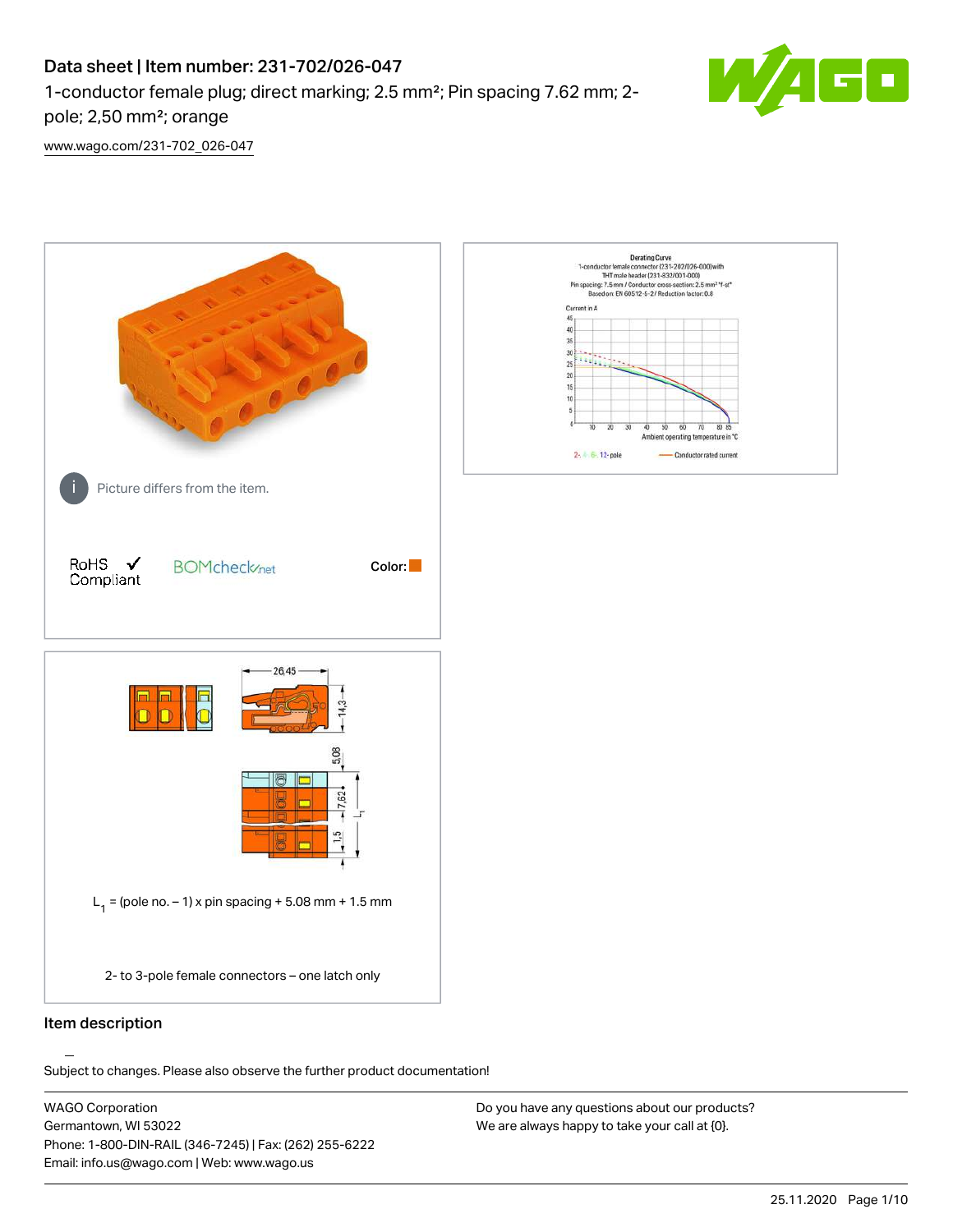

- Universal connection for all conductor types
- $\blacksquare$ Easy cable pre-assembly and on-unit wiring via vertical and horizontal CAGE CLAMP<sup>®</sup> actuation
- $\blacksquare$ Integrated test ports
- With coding fingers  $\blacksquare$

#### Safety information 1:

The MCS - MULTI CONNECTION SYSTEM includes connectors without breaking capacity in accordance with DIN EN 61984. When used as intended, these connectors must not be connected/disconnected when live or under load. The circuit design should ensure header pins, which can be touched, are not live when unmated.

# Data

## Electrical data

#### Ratings per IEC/EN 60664-1

| Ratings per                 | IEC/EN 60664-1                                                        |
|-----------------------------|-----------------------------------------------------------------------|
| Rated voltage (III / 3)     | 500 V                                                                 |
| Rated surge voltage (III/3) | 6 kV                                                                  |
| Rated voltage (III/2)       | 630 V                                                                 |
| Rated surge voltage (III/2) | 6 <sub>k</sub> V                                                      |
| Nominal voltage (II/2)      | 1000V                                                                 |
| Rated surge voltage (II/2)  | 6 <sub>k</sub> V                                                      |
| Rated current               | 16A                                                                   |
| Legend (ratings)            | $(III / 2)$ $\triangle$ Overvoltage category III / Pollution degree 2 |

### Ratings per UL 1059

| Approvals per                  | UL 1059 |
|--------------------------------|---------|
| Rated voltage UL (Use Group B) | 300 V   |
| Rated current UL (Use Group B) | 15 A    |
| Rated voltage UL (Use Group D) | 300 V   |
| Rated current UL (Use Group D) | 10 A    |

#### Ratings per UL 1977

| Rated voltage UL 1977 | 600 V |
|-----------------------|-------|
| Rated current UL 1977 |       |

## Ratings per CSA

| Approvals per | <b>CSA</b> |
|---------------|------------|
|               |            |

Subject to changes. Please also observe the further product documentation!

| <b>WAGO Corporation</b>                                | Do you have any questions about our products? |
|--------------------------------------------------------|-----------------------------------------------|
| Germantown, WI 53022                                   | We are always happy to take your call at {0}. |
| Phone: 1-800-DIN-RAIL (346-7245)   Fax: (262) 255-6222 |                                               |
| Email: info.us@wago.com   Web: www.wago.us             |                                               |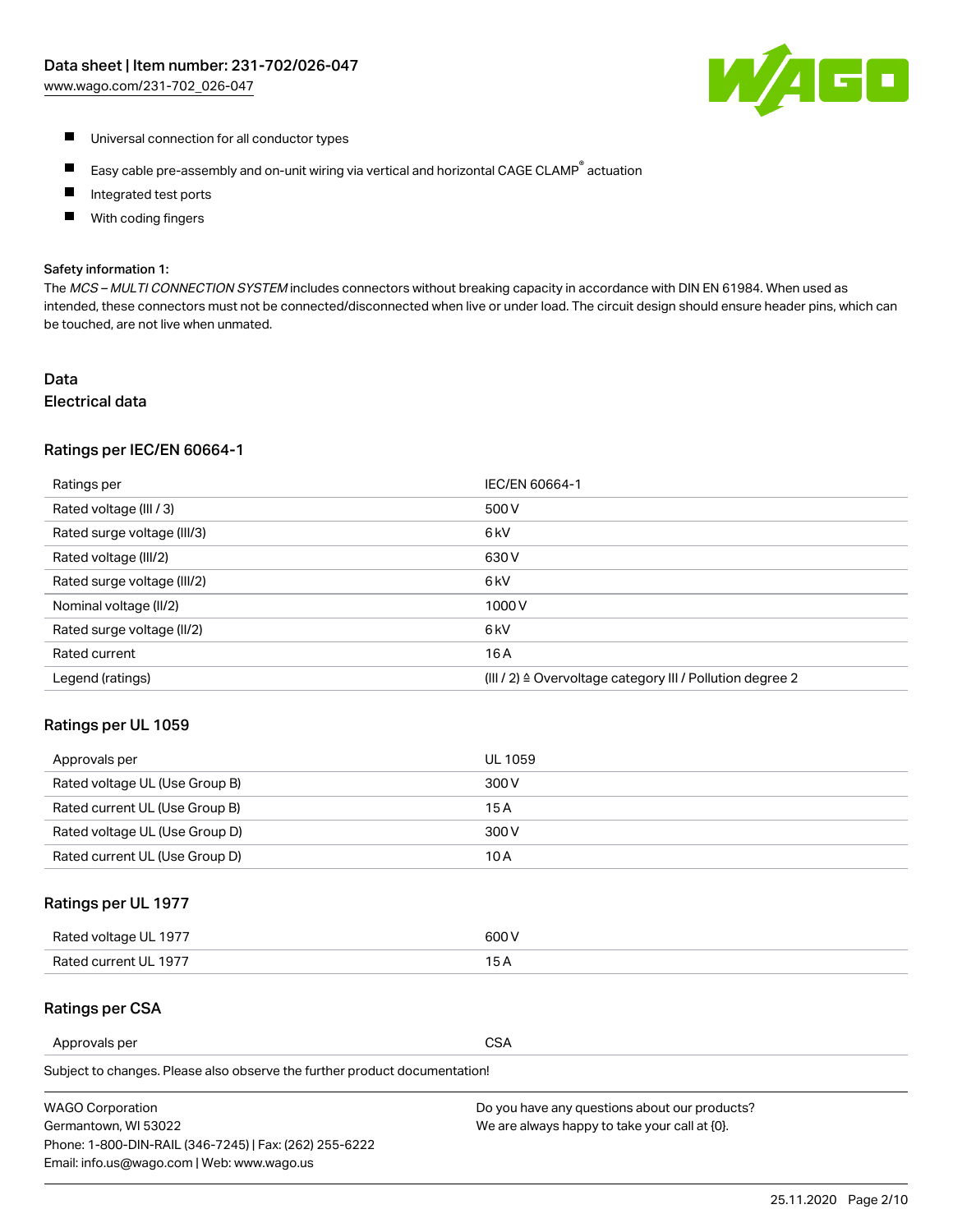[www.wago.com/231-702\\_026-047](http://www.wago.com/231-702_026-047)



| Rated voltage CSA (Use Group B) | 300 V |
|---------------------------------|-------|
| Rated current CSA (Use Group B) | 15 A  |
| Rated voltage CSA (Use Group D) | 300 V |
| Rated current CSA (Use Group D) | 10 A  |

## Connection data

| Connection technology                             | CAGE CLAMP <sup>®</sup>                 |
|---------------------------------------------------|-----------------------------------------|
| Actuation type                                    | Operating tool                          |
| Solid conductor                                   | $0.08$ 2.5 mm <sup>2</sup> / 28  12 AWG |
| Fine-stranded conductor                           | $0.08$ 2.5 mm <sup>2</sup> / 28  12 AWG |
| Fine-stranded conductor; with insulated ferrule   | $0.251.5$ mm <sup>2</sup>               |
| Fine-stranded conductor; with uninsulated ferrule | $0.252.5$ mm <sup>2</sup>               |
| Strip length                                      | 89 mm / 0.31  0.35 inch                 |
| Pole No.                                          | 2                                       |
| Total number of potentials                        | 2                                       |
| Number of connection types                        | ◀                                       |
| Number of levels                                  | ◀                                       |
| Conductor entry direction to mating direction     | 0°                                      |

## Physical data

| Pin spacing | 7.62 mm / 0.3 inch    |
|-------------|-----------------------|
| Width       | 14.2 mm / 0.559 inch  |
| Height      | 14.3 mm / 0.563 inch  |
| Depth       | 26.45 mm / 1.041 inch |

## Plug-in connection

| Contact type (pluggable connector) | Female connector/socket |
|------------------------------------|-------------------------|
| Connector (connection type)        | for conductor           |
| Mismating protection               | No                      |

#### Material Data

| Color                       | orange                            |
|-----------------------------|-----------------------------------|
| Material group              |                                   |
| Insulation material         | Polyamide (PA66)                  |
| Flammability class per UL94 | V0                                |
| Clamping spring material    | Chrome nickel spring steel (CrNi) |

Subject to changes. Please also observe the further product documentation!

| <b>WAGO Corporation</b>                                | Do you have any questions about our products? |
|--------------------------------------------------------|-----------------------------------------------|
| Germantown, WI 53022                                   | We are always happy to take your call at {0}. |
| Phone: 1-800-DIN-RAIL (346-7245)   Fax: (262) 255-6222 |                                               |
| Email: info.us@wago.com   Web: www.wago.us             |                                               |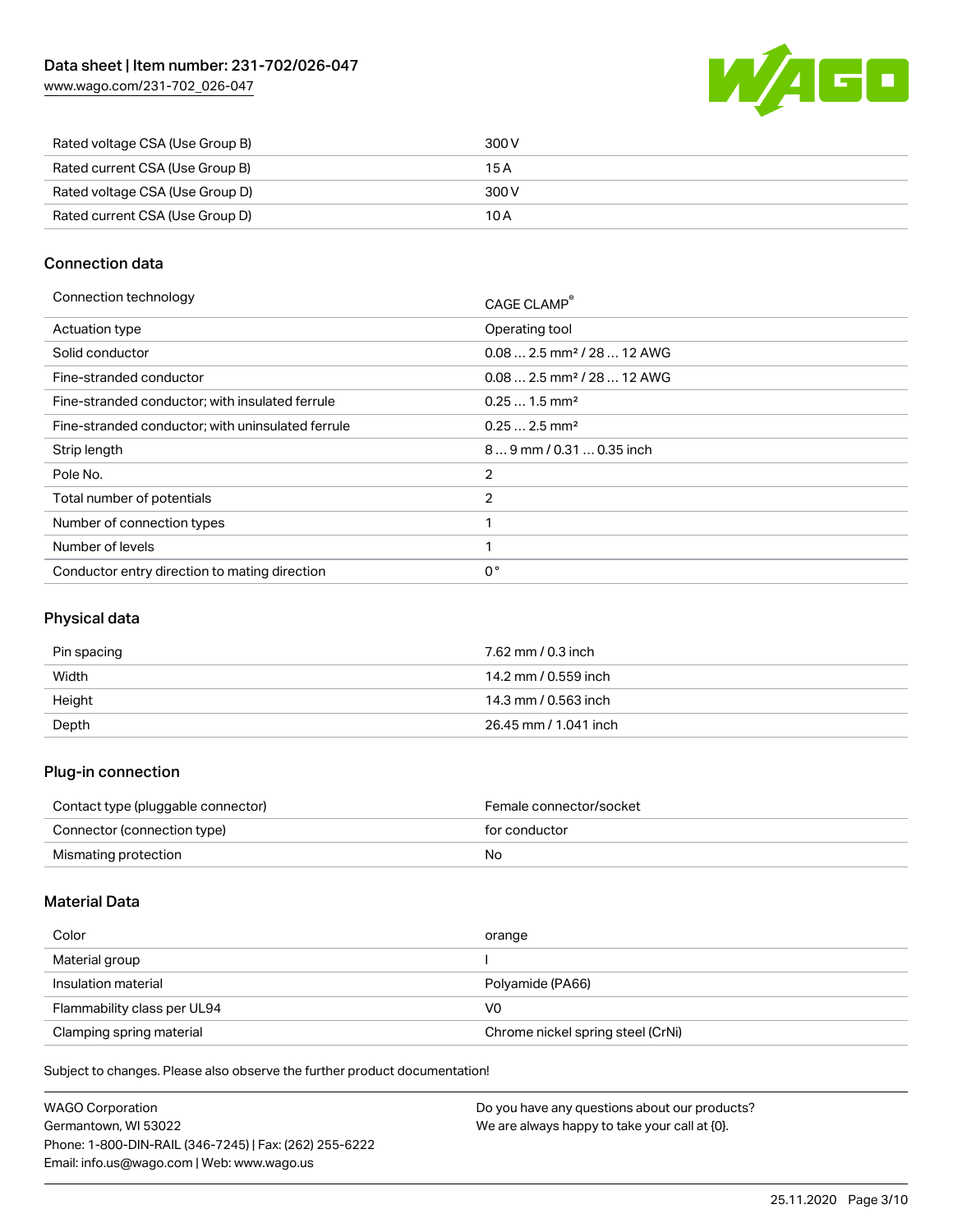[www.wago.com/231-702\\_026-047](http://www.wago.com/231-702_026-047)



| Contact material | Copper alloy |
|------------------|--------------|
| Contact plating  | tin-plated   |
| Fire load        | 0.067 MJ     |
| Weight           | 4.1 g        |

### Environmental Requirements

| Limit temperature range | . +85 °Ր<br>-60 |  |
|-------------------------|-----------------|--|
|-------------------------|-----------------|--|

### Commercial data

| Product Group         | 3 (Multi Conn. System) |
|-----------------------|------------------------|
| Packaging type        | <b>BOX</b>             |
| Country of origin     | DE                     |
| <b>GTIN</b>           | 4044918351485          |
| Customs tariff number | 85366990990            |

### Approvals / Certificates

## Country specific Approvals

| Logo | Approval                        | <b>Additional Approval Text</b> | Certificate<br>name |
|------|---------------------------------|---------------------------------|---------------------|
| Œ    | CSA<br>DEKRA Certification B.V. | C <sub>22.2</sub>               | 1466354             |

#### Ship Approvals

| Logo                     | Approval                  | <b>Additional Approval Text</b> | Certificate<br>name |
|--------------------------|---------------------------|---------------------------------|---------------------|
| 0                        | BV<br>Bureau Veritas S.A. | IEC 60998                       | 11915/D0<br>BV      |
| <b>BUREAU</b><br>VERITAS |                           |                                 |                     |

#### **Counterpart**



Subject to changes. Please also observe the further product documentation!

WAGO Corporation Germantown, WI 53022 Phone: 1-800-DIN-RAIL (346-7245) | Fax: (262) 255-6222 Email: info.us@wago.com | Web: www.wago.us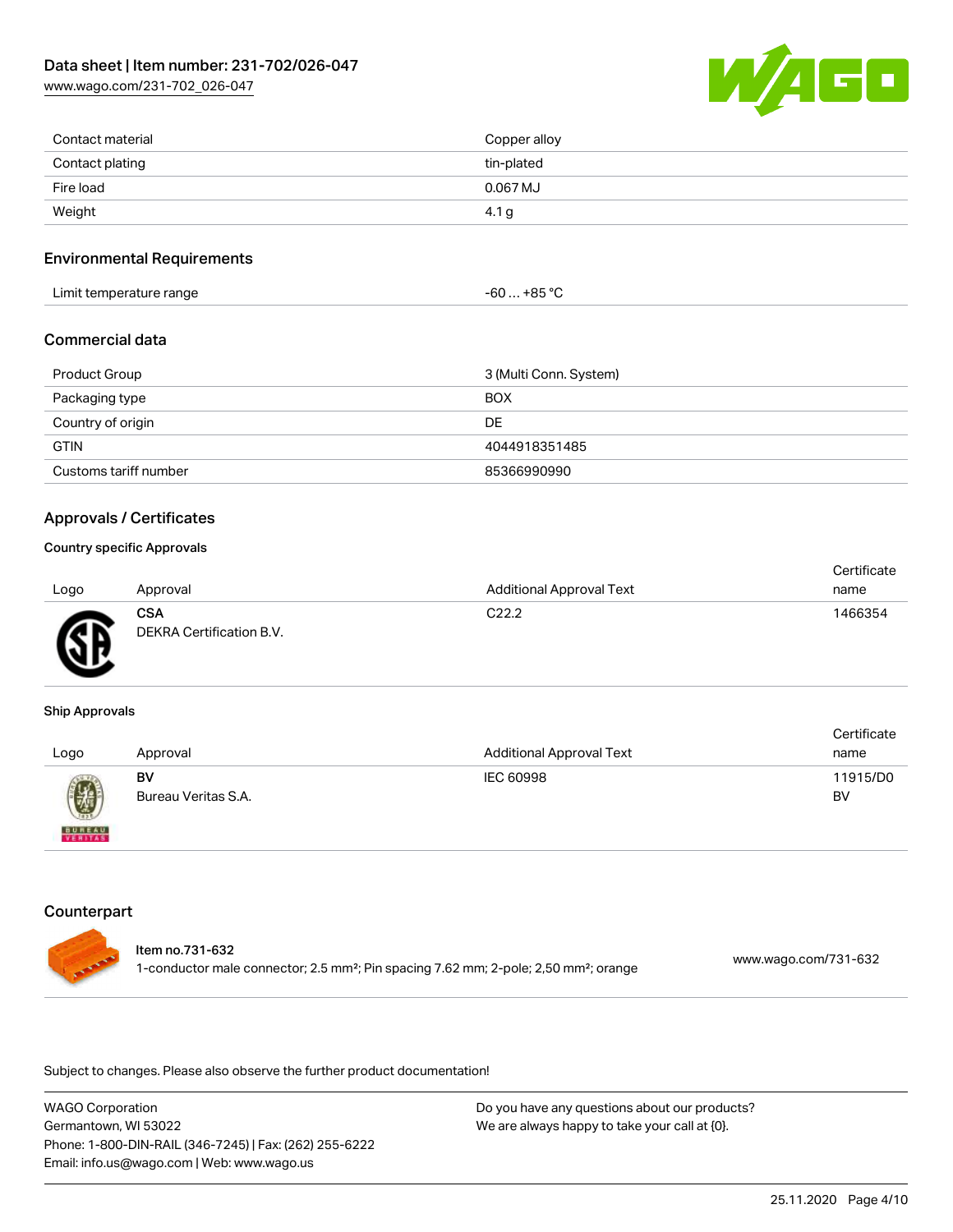

## Compatible products

| Insulation stop     |                                                                                                         |                      |
|---------------------|---------------------------------------------------------------------------------------------------------|----------------------|
|                     | Item no.: 231-673                                                                                       | www.wago.com/231-673 |
|                     | Insulation stop; 0.08-0.2 mm <sup>2</sup> / 0.2 mm <sup>2</sup> "s"; white                              |                      |
|                     | Item no.: 231-674                                                                                       |                      |
|                     | Insulation stop; 0.25 - 0.5 mm <sup>2</sup> ; light gray                                                | www.wago.com/231-674 |
|                     | Item no.: 231-675                                                                                       | www.wago.com/231-675 |
|                     | Insulation stop; 0.75 - 1 mm <sup>2</sup> ; dark gray                                                   |                      |
| General accessories |                                                                                                         |                      |
|                     | Item no.: 231-669                                                                                       | www.wago.com/231-669 |
|                     | Lockout caps; for covering unused clamping units; orange                                                |                      |
| tools               |                                                                                                         |                      |
|                     | Item no.: 209-132                                                                                       | www.wago.com/209-132 |
|                     | Operating tool; for connecting comb-style jumper bar; 2-way; of insulating material                     |                      |
|                     | Item no.: 231-131                                                                                       | www.wago.com/231-131 |
|                     | Push-button; loose                                                                                      |                      |
|                     | Item no.: 231-291                                                                                       | www.wago.com/231-291 |
|                     | Operating tool; loose; red                                                                              |                      |
| Strain relief plate |                                                                                                         |                      |
|                     | Item no.: 232-682                                                                                       | www.wago.com/232-682 |
|                     | Strain relief housing; orange                                                                           |                      |
| Marking accessories |                                                                                                         |                      |
|                     | Item no.: 210-833                                                                                       | www.wago.com/210-833 |
|                     | Marking strips; on reel; 6 mm wide; plain; Self-adhesive; white                                         |                      |
|                     | Item no.: 210-834                                                                                       | www.wago.com/210-834 |
|                     | Marking strips; on reel; 5 mm wide; plain; Self-adhesive; white                                         |                      |
| check               |                                                                                                         |                      |
|                     | Item no.: 210-136                                                                                       | www.wago.com/210-136 |
|                     | Test plug; 2 mm Ø; with 500 mm cable                                                                    |                      |
|                     | Item no.: 210-137                                                                                       |                      |
|                     | Test plug; 2.3 mm Ø; with 500 mm cable                                                                  | www.wago.com/210-137 |
|                     | Item no.: 231-662                                                                                       |                      |
|                     | Test plugs for female connectors; for 7.5 mm and 7.62 mm pin spacing; 2,50 mm <sup>2</sup> ; light gray | www.wago.com/231-662 |
| ferrule             |                                                                                                         |                      |
|                     | Item no.: 216-101                                                                                       |                      |
|                     | Ferrule; Sleeve for 0.5 mm <sup>2</sup> / AWG 22; uninsulated; electro-tin plated; silver-colored       | www.wago.com/216-101 |
|                     |                                                                                                         |                      |
|                     | Subject to changes. Please also observe the further product documentation!                              |                      |
|                     |                                                                                                         |                      |

WAGO Corporation Germantown, WI 53022 Phone: 1-800-DIN-RAIL (346-7245) | Fax: (262) 255-6222 Email: info.us@wago.com | Web: www.wago.us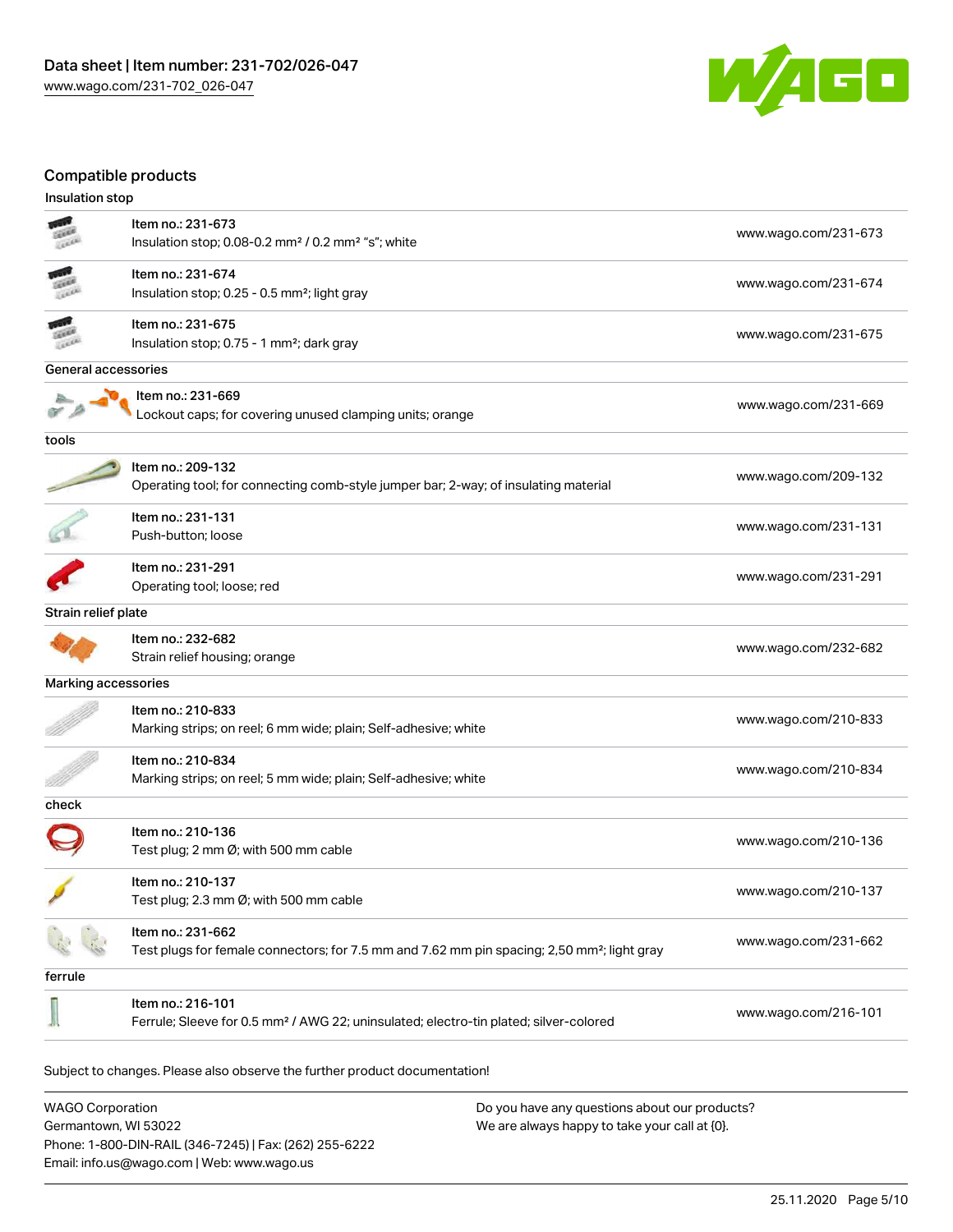## Data sheet | Item number: 231-702/026-047

[www.wago.com/231-702\\_026-047](http://www.wago.com/231-702_026-047)



| Item no.: 216-102<br>Ferrule; Sleeve for 0.75 mm <sup>2</sup> / AWG 20; uninsulated; electro-tin plated; silver-colored                                                                           | www.wago.com/216-102 |
|---------------------------------------------------------------------------------------------------------------------------------------------------------------------------------------------------|----------------------|
| Item no.: 216-103<br>Ferrule; Sleeve for 1 mm <sup>2</sup> / AWG 18; uninsulated; electro-tin plated                                                                                              | www.wago.com/216-103 |
| Item no.: 216-104<br>Ferrule; Sleeve for 1.5 mm <sup>2</sup> / AWG 16; uninsulated; electro-tin plated; silver-colored                                                                            | www.wago.com/216-104 |
| Item no.: 216-106<br>Ferrule; Sleeve for 2.5 mm <sup>2</sup> / AWG 14; uninsulated; electro-tin plated; silver-colored                                                                            | www.wago.com/216-106 |
| Item no.: 216-121<br>Ferrule; Sleeve for 0.5 mm <sup>2</sup> / AWG 22; uninsulated; electro-tin plated; silver-colored                                                                            | www.wago.com/216-121 |
| Item no.: 216-122<br>Ferrule; Sleeve for 0.75 mm <sup>2</sup> / AWG 20; uninsulated; electro-tin plated; silver-colored                                                                           | www.wago.com/216-122 |
| Item no.: 216-123<br>Ferrule; Sleeve for 1 mm <sup>2</sup> / AWG 18; uninsulated; electro-tin plated; silver-colored                                                                              | www.wago.com/216-123 |
| Item no.: 216-124<br>Ferrule; Sleeve for 1.5 mm <sup>2</sup> / AWG 16; uninsulated; electro-tin plated                                                                                            | www.wago.com/216-124 |
| Item no.: 216-131<br>Ferrule; Sleeve for 0.25 mm <sup>2</sup> / AWG 24; uninsulated; electro-tin plated; silver-colored                                                                           | www.wago.com/216-131 |
| Item no.: 216-132<br>Ferrule; Sleeve for 0.34 mm <sup>2</sup> / AWG 24; uninsulated; electro-tin plated                                                                                           | www.wago.com/216-132 |
| Item no.: 216-141<br>Ferrule; Sleeve for 0.5 mm <sup>2</sup> / 20 AWG; uninsulated; electro-tin plated; electrolytic copper; gastight<br>crimped; acc. to DIN 46228, Part 1/08.92                 | www.wago.com/216-141 |
| Item no.: 216-142<br>Ferrule; Sleeve for 0.75 mm <sup>2</sup> / 18 AWG; uninsulated; electro-tin plated; electrolytic copper; gastight<br>crimped; acc. to DIN 46228, Part 1/08.92                | www.wago.com/216-142 |
| Item no.: 216-143<br>Ferrule; Sleeve for 1 mm <sup>2</sup> / AWG 18; uninsulated; electro-tin plated; electrolytic copper; gastight<br>crimped; acc. to DIN 46228, Part 1/08.92                   | www.wago.com/216-143 |
| Item no.: 216-144<br>Ferrule; Sleeve for 1.5 mm <sup>2</sup> / AWG 16; uninsulated; electro-tin plated; electrolytic copper; gastight<br>crimped; acc. to DIN 46228, Part 1/08.92; silver-colored | www.wago.com/216-144 |
| Item no.: 216-151<br>Ferrule; Sleeve for 0.25 mm <sup>2</sup> / AWG 24; uninsulated; electro-tin plated                                                                                           | www.wago.com/216-151 |
| Item no.: 216-152<br>Ferrule; Sleeve for 0.34 mm <sup>2</sup> / AWG 24; uninsulated; electro-tin plated                                                                                           | www.wago.com/216-152 |
| Item no.: 216-201<br>Ferrule; Sleeve for 0.5 mm <sup>2</sup> / 20 AWG; insulated; electro-tin plated; white                                                                                       | www.wago.com/216-201 |
| Item no.: 216-202<br>Ferrule; Sleeve for 0.75 mm <sup>2</sup> / 18 AWG; insulated; electro-tin plated; gray                                                                                       | www.wago.com/216-202 |
| Subject to changes. Please also observe the further product documentation!                                                                                                                        |                      |
| <b>WAGO Corporation</b><br>Do you have any questions about our products?                                                                                                                          |                      |

Germantown, WI 53022 Phone: 1-800-DIN-RAIL (346-7245) | Fax: (262) 255-6222 Email: info.us@wago.com | Web: www.wago.us

We are always happy to take your call at {0}.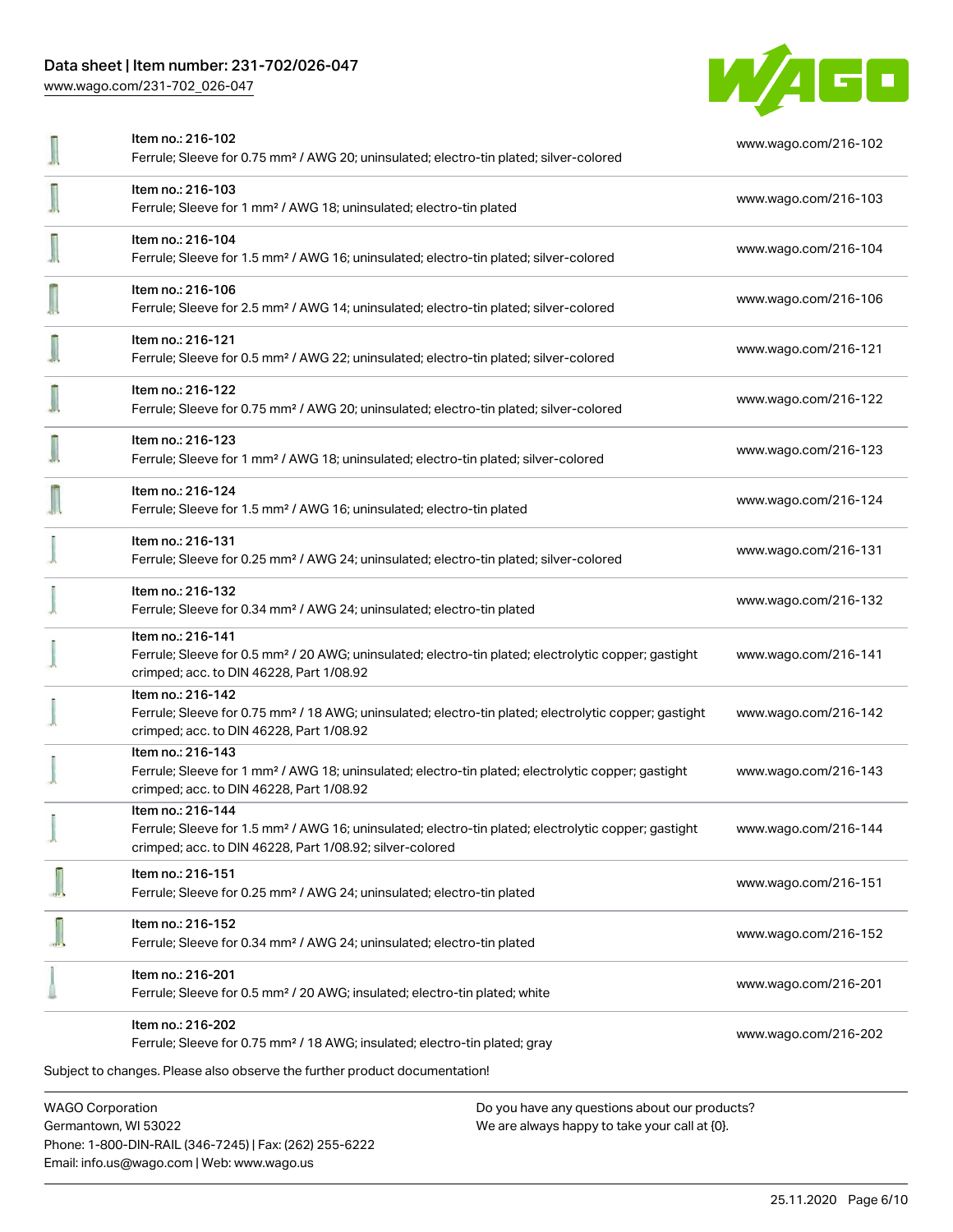ň



|   | Item no.: 216-203<br>Ferrule; Sleeve for 1 mm <sup>2</sup> / AWG 18; insulated; electro-tin plated; red                                                                                                 | www.wago.com/216-203 |
|---|---------------------------------------------------------------------------------------------------------------------------------------------------------------------------------------------------------|----------------------|
| ≞ | Item no.: 216-204<br>Ferrule; Sleeve for 1.5 mm <sup>2</sup> / AWG 16; insulated; electro-tin plated; black                                                                                             | www.wago.com/216-204 |
|   | Item no.: 216-221<br>Ferrule; Sleeve for 0.5 mm <sup>2</sup> / 20 AWG; insulated; electro-tin plated; white                                                                                             | www.wago.com/216-221 |
|   | Item no.: 216-222<br>Ferrule; Sleeve for 0.75 mm <sup>2</sup> / 18 AWG; insulated; electro-tin plated; gray                                                                                             | www.wago.com/216-222 |
|   | Item no.: 216-223<br>Ferrule; Sleeve for 1 mm <sup>2</sup> / AWG 18; insulated; electro-tin plated; red                                                                                                 | www.wago.com/216-223 |
| ≞ | Item no.: 216-224<br>Ferrule; Sleeve for 1.5 mm <sup>2</sup> / AWG 16; insulated; electro-tin plated; black                                                                                             | www.wago.com/216-224 |
|   | Item no.: 216-241<br>Ferrule; Sleeve for 0.5 mm <sup>2</sup> / 20 AWG; insulated; electro-tin plated; electrolytic copper; gastight<br>crimped; acc. to DIN 46228, Part 4/09.90; white                  | www.wago.com/216-241 |
|   | Item no.: 216-242<br>Ferrule; Sleeve for 0.75 mm <sup>2</sup> / 18 AWG; insulated; electro-tin plated; electrolytic copper; gastight<br>crimped; acc. to DIN 46228, Part 4/09.90; gray                  | www.wago.com/216-242 |
|   | Item no.: 216-243<br>Ferrule; Sleeve for 1 mm <sup>2</sup> / AWG 18; insulated; electro-tin plated; electrolytic copper; gastight crimped; www.wago.com/216-243<br>acc. to DIN 46228, Part 4/09.90; red |                      |
| ≞ | Item no.: 216-244<br>Ferrule; Sleeve for 1.5 mm <sup>2</sup> / AWG 16; insulated; electro-tin plated; electrolytic copper; gastight<br>crimped; acc. to DIN 46228, Part 4/09.90; black                  | www.wago.com/216-244 |
|   | Item no.: 216-262<br>Ferrule; Sleeve for 0.75 mm <sup>2</sup> / 18 AWG; insulated; electro-tin plated; electrolytic copper; gastight<br>crimped; acc. to DIN 46228, Part 4/09.90; gray                  | www.wago.com/216-262 |
|   | Item no.: 216-263<br>Ferrule; Sleeve for 1 mm <sup>2</sup> / AWG 18; insulated; electro-tin plated; electrolytic copper; gastight crimped; www.wago.com/216-263<br>acc. to DIN 46228, Part 4/09.90; red |                      |
|   | Item no.: 216-264<br>Ferrule; Sleeve for 1.5 mm <sup>2</sup> / AWG 16; insulated; electro-tin plated; electrolytic copper; gastight<br>crimped; acc. to DIN 46228, Part 4/09.90; black                  | www.wago.com/216-264 |
| ≞ | Item no.: 216-284<br>Ferrule; Sleeve for 1.5 mm <sup>2</sup> / AWG 16; insulated; electro-tin plated; electrolytic copper; gastight<br>crimped; acc. to DIN 46228, Part 4/09.90; black                  | www.wago.com/216-284 |
|   | Item no.: 216-301<br>Ferrule; Sleeve for 0.25 mm <sup>2</sup> / AWG 24; insulated; electro-tin plated; yellow                                                                                           | www.wago.com/216-301 |
|   | Item no.: 216-302<br>Ferrule; Sleeve for 0.34 mm <sup>2</sup> / 22 AWG; insulated; electro-tin plated; green                                                                                            | www.wago.com/216-302 |
|   |                                                                                                                                                                                                         |                      |

Subject to changes. Please also observe the further product documentation!

WAGO Corporation Germantown, WI 53022 Phone: 1-800-DIN-RAIL (346-7245) | Fax: (262) 255-6222 Email: info.us@wago.com | Web: www.wago.us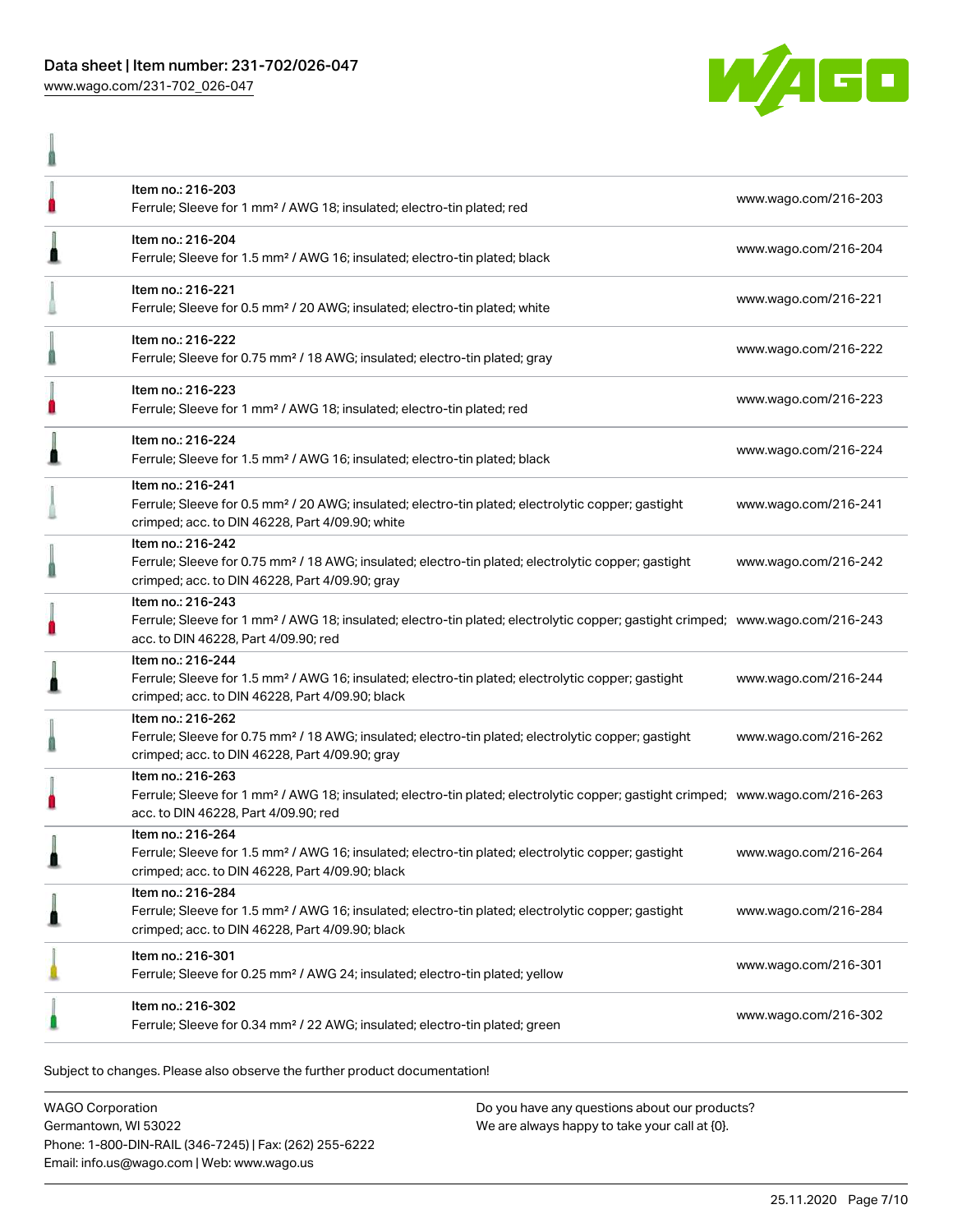

Item no.: 216-321 Ferrule; Sleeve for 0.25 mm² / AWG 24; insulated; electro-tin plated; yellow [www.wago.com/216-321](http://www.wago.com/216-321) Item no.: 216-322 Ferrule; Sleeve for 0.34 mm² / 22 AWG; insulated; electro-tin plated; green [www.wago.com/216-322](http://www.wago.com/216-322) Downloads Documentation Additional Information

#### Technical explanations and political explanations and political explanations and political explanations and political explanations and political explanations and political explanations and political explanations and politi 3.6 MB [Download](https://www.wago.com/us/d/1435602)

#### Installation Notes

Conductor termination



Inserting a conductor via 3.5 mm screwdriver – CAGE CLAMP® actuation parallel to conductor entry.



Inserting a conductor via 3.5 mm screwdriver – CAGE CLAMP® actuation perpendicular to conductor entry.



Inserting a conductor into CAGE CLAMP® unit via operating lever (231-291).



Inserting a conductor via operating tool.

#### Coding

Subject to changes. Please also observe the further product documentation!

WAGO Corporation Germantown, WI 53022 Phone: 1-800-DIN-RAIL (346-7245) | Fax: (262) 255-6222 Email: info.us@wago.com | Web: www.wago.us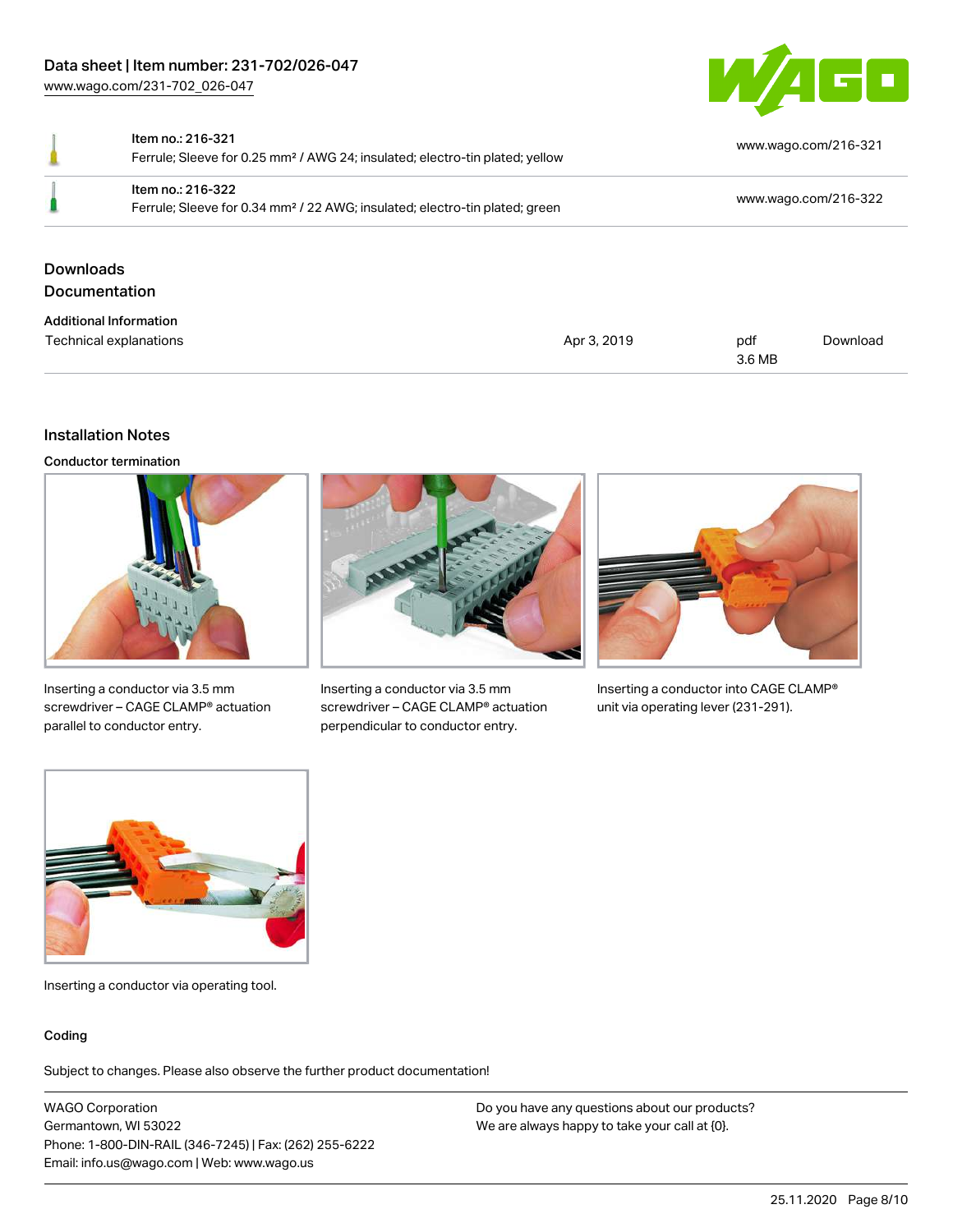



Coding a female connector – removing coding finger(s).

#### **Testing**



Testing perpendicular to conductor entry via 2 or 2.3 mm Ø test plug – female connector with CAGE CLAMP®.

#### Installation



Male connector with strain relief plate



Strain relief housing shown with a male connector equipped with CAGE CLAMP®

#### Marking

Subject to changes. Please also observe the further product documentation!

WAGO Corporation Germantown, WI 53022 Phone: 1-800-DIN-RAIL (346-7245) | Fax: (262) 255-6222 Email: info.us@wago.com | Web: www.wago.us